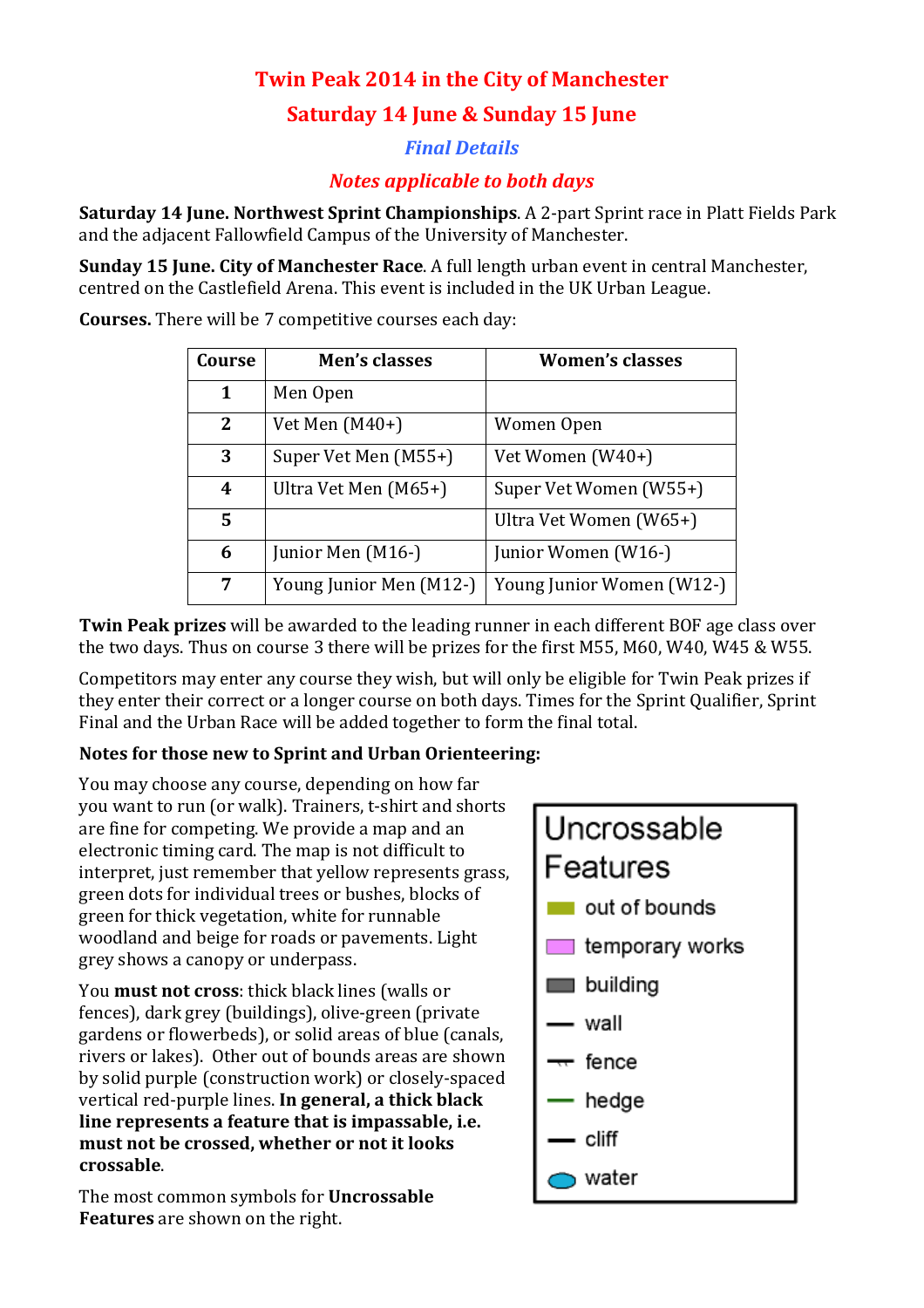**Map Symbols**: The full set of symbols used on the maps for both days is shown here: *(symbols)*

**SI** electronic punching will be used. SI cards may be hired each day. There is no charge, but a cost of £30 will be charged if the card is lost.

**Entries.** via Fabian4: *www.fabian4.co.uk*

| <b>Fees.</b> (up to Fri. 6 June) Saturday Sunday Both days |    |     |      |
|------------------------------------------------------------|----|-----|------|
| <b>Seniors</b>                                             | £5 | £9. | f.12 |
| <b>Juniors</b>                                             | £3 | £5  | £6   |

Online entry will be possible up to Wed. 11 June at a surcharge of £2 per day for Seniors (no extra for Juniors). Entry on the day will also be possible at the same surcharged rate, provided maps are available.

**Traders:** Compass Point will have a stall at Assembly on Saturday. There will be no traders on Sunday.

**Weekend Co-ordinator**: Andrew Gregory (MDOC). Enquiries to: *cityrace@mdoc.org.uk*



*Fallowfield Campus* 



*Castlefield Arena*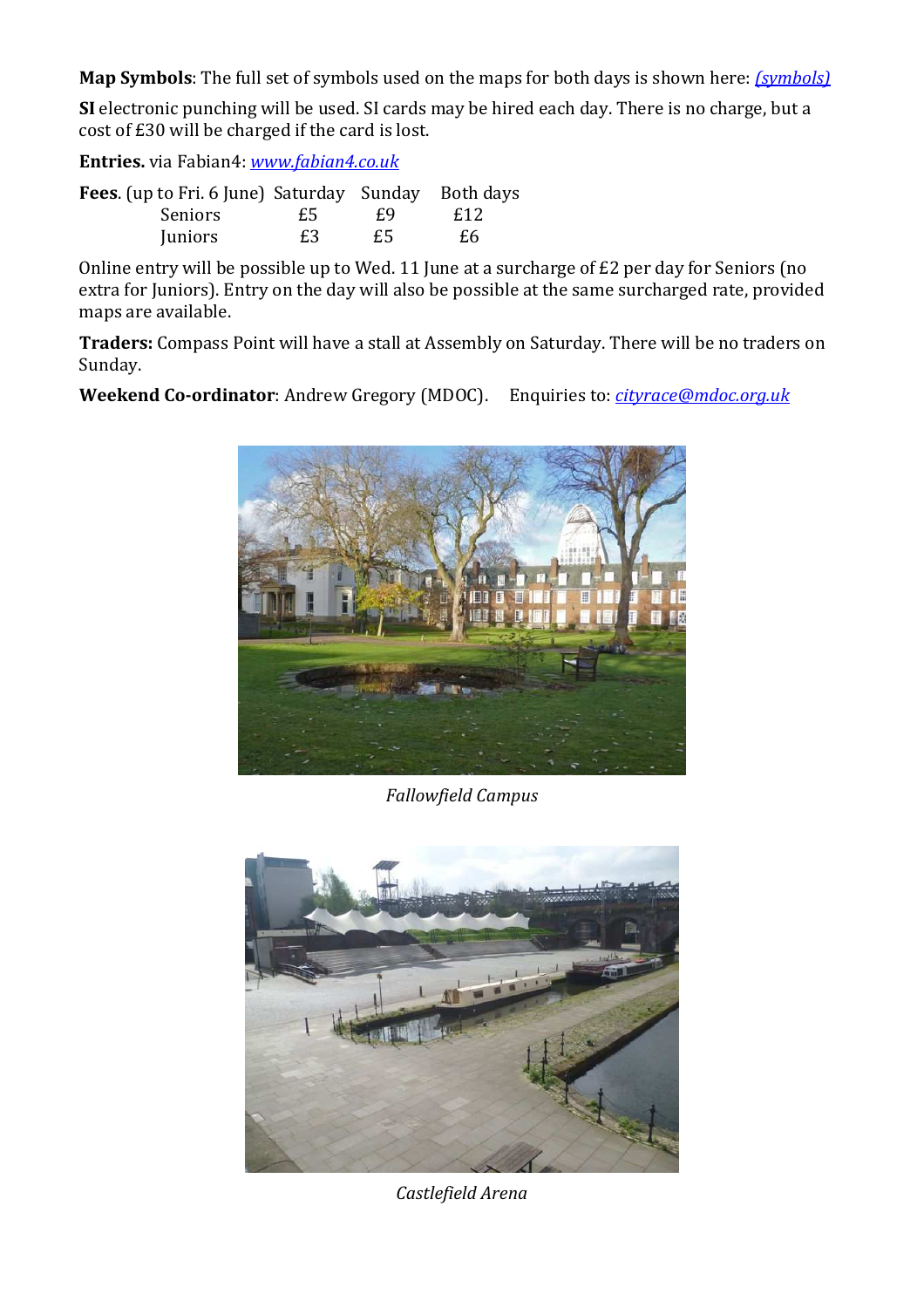# **Saturday 14 June Northwest Sprint Championships**

A 2-part Sprint race in Platt Fields Park and the Fallowfield Campus of the University of Manchester (Owens Park). This is the inaugural year of the Northwest Sprint Championships. The event is open to all, but awards will be given to the top runner from a NW club in each BOF age class (see below). The courses for the Qualifier and Final have each been planned to have an expected winning time of 12-15 minutes.

**Location**: Assembly and Registration will be at the Source Café of the Fallowfield Campus. The address is Owens Park, 293 Wilmslow Road, M14 6HD. Grid ref: SJ 857941.

**Parking:** In streets adjacent to Fallowfield campus and Platt Fields. It is recommended to use Old Hall Lane off Wilmslow Road or the area bounded by Langley Road, Albion Road and Landcross Road on the west side of Wilmslow Road opposite the campus. DO NOT use Platt Fields car park. The park is strictly out of bounds to competitors before the event. Parking will not be signed to avoid confusion with signs to Assembly.

**Buses**: 41, 42, 43, 44, 142, 143 & 157 along Wilmslow Road stop at Owens Park.

**Registration:** All competitors must first report to Assembly in the Source Café to collect number, control descriptions and food/drink voucher. The number should be kept for the Sunday event if you are also competing in that. To reach the Assembly area, use the main entrance off Wilmslow Road about 250m south of the junction with Old Hall Lane. The route to Assembly will be signed from this junction. It is ESSENTIAL that you enter by the signed entrance and do not take any short cuts through the campus, as this is OUT OF BOUNDS before your Final run. The Assembly is in a large room with tables, chairs, EOD, download, toilets, area to leave kit, first aid and an on-line real time results display.

**Traders**: Compass Point will have a stall in Assembly.

**Qualification: Platt Fields.** The Start will be signed from Assembly and is 10-15 minutes walk. Allow time to cross Wilmslow Road at the Pelican crossing, and follow signs along Langley/Mabfield Roads. DO NOT attempt any short cuts as the park is out of bounds until after the Qualifier. Starts will be from 11:45 to 12:45. It is a punching start with a 3 minute call-up. After finishing, competitors return across the road to the café to download, and should do so by 1:30. The walk back to Assembly should take about 5 minutes, crossing Wilmslow Road at the same Pelican crossing. Wilmslow Road is busy, children should be accompanied.

**Final: Fallowfield Campus.** Starts will be from 2:00 to 3:00*.* For each Course the top 10 men and top 10 women in the Qualification race run in reverse order (10<sup>th</sup> place goes first...). This is the A final. Everyone else runs in a random order in the B final. Results will be declared separately for the A and B finals. The Start is about 2 minutes walk from Assembly, within the campus. The Finish is adjacent to Assembly.

**Terrain**. Platt Fields is a relatively flat city park with a central lake and a stream that must only be crossed by bridges. There are large areas of grass, small hills, gardens, many trees and bushes, sports areas and buildings including Platt Hall which contains a Gallery of Costume.

The Fallowfield Campus includes student accommodation blocks, the Armitage Sports Centre and University Sports Grounds. There are many partially enclosed courtyards, bushes, trees, gardens and narrow passageways.

**Maps**. The maps are A4 size, at a scale of 1:5,000 (Platt Fields) and 1:4,000 (Fallowfield), both with 2.5m contours. They have been updated to ISSOM standard.

Note in particular the features that it is forbidden to cross.

Copies of previous maps are available: Platt Fields *(map);* Fallowfield Campus *(map)*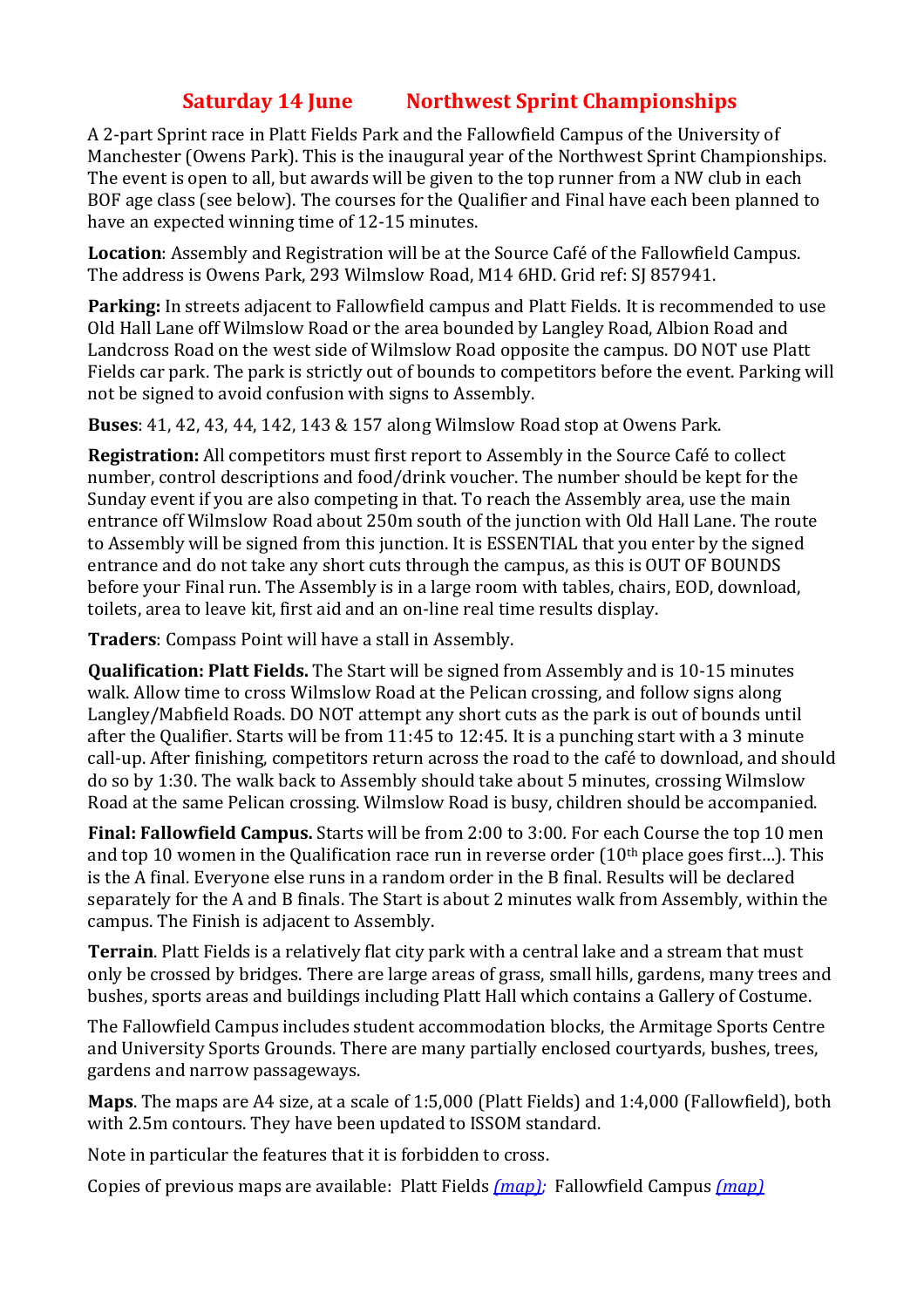**Map notes:** Lamp posts and telegraph poles have been deleted from the two maps.

Where individual trees are mapped a small green dot symbol has been used, regardless of size, and the same symbol is used for a bush.

#### **Courses:**

| Course         | Men's<br>classes  | Women's<br>classes | Qualifying |          | <b>Final</b> |          |
|----------------|-------------------|--------------------|------------|----------|--------------|----------|
|                |                   |                    | length     | controls | length       | controls |
| $\mathbf{1}$   | Men Open          |                    | 2.9        | 21       | 2.6          | 24       |
| $\overline{2}$ | $M40+$            | Women Open         | 2.6        | 22       | 2.4          | 23       |
| 3              | $M55+$            | $W40+$             | 2.3        | 15       | 2.1          | 17       |
| 4              | $M65+$            | $W55+$             | 1.9        | 16       | 1.6          | 17       |
| 5              |                   | $W65+$             | 1.5        | 15       | 1.4          | 14       |
| 6              | M <sub>16</sub> - | W16-               | 2.7        | 19       | 2.3          | 20       |
| 7              | $M12-$            | $W12-$             | 1.7        | 11       | 1.4          | 16       |

**Awards.** There will be medals for NW Sprint Champions for each BOF age group. These will be awarded to the highest placed finisher from a NW club in the A Final. If no-one meets this requirement then the highest placed finisher in the B Final who also completed the Qualification race will receive the award. It is planned to have the award ceremony at 3:15pm.

| <b>Officials:</b> | Planners:   | John Kewley & Ian Gilliver (MDOC) |
|-------------------|-------------|-----------------------------------|
|                   | Organiser:  | Alison Doyle (MDOC)               |
|                   | Controller: | Henry Morgan (POTOC)              |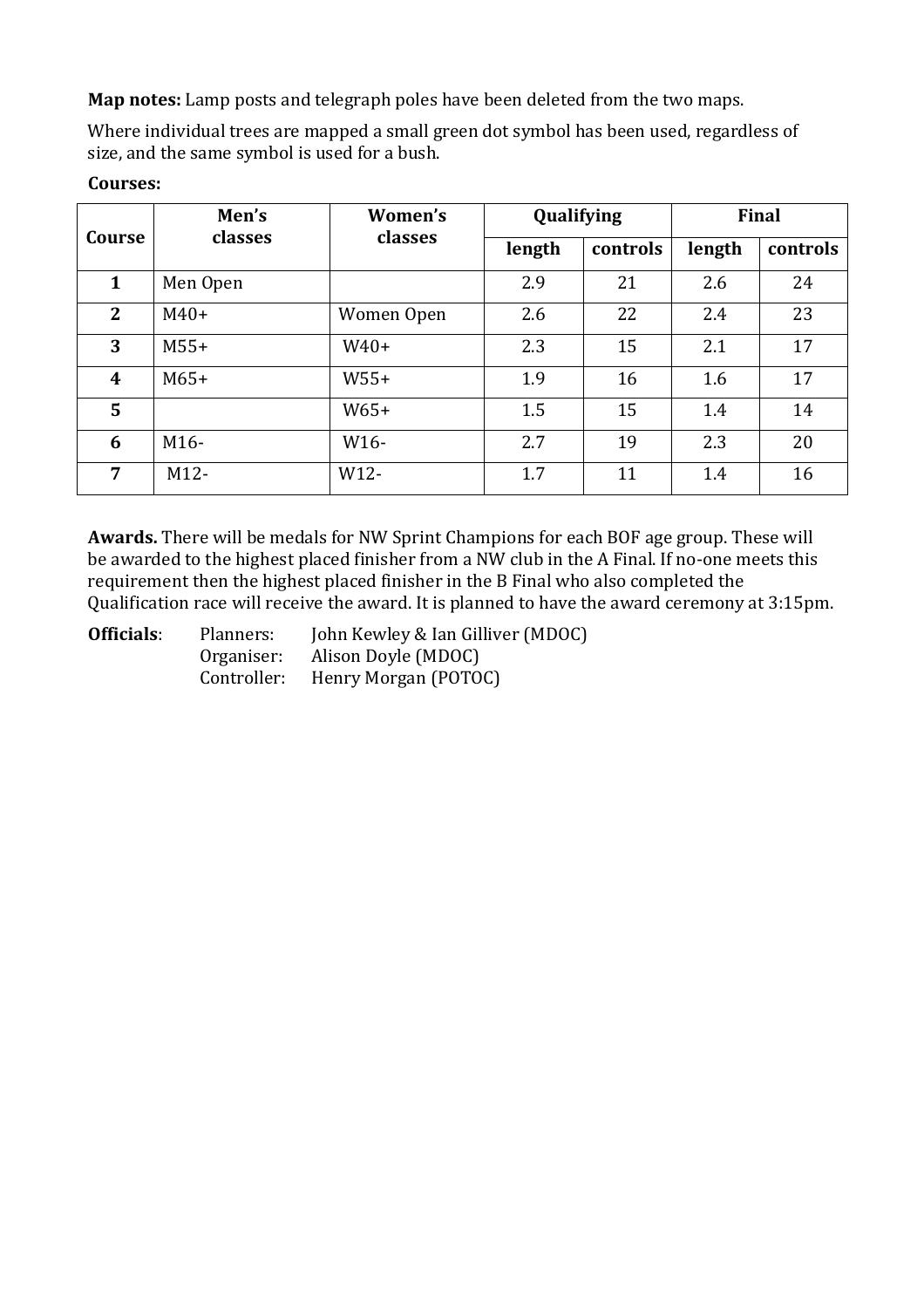# **Sunday 15 June 2014 City of Manchester Race**

**Location**: The Castlefield Arena will provide the assembly area and finish. Registration will be in the adjacent Castlefield Hotel, Liverpool Road, Manchester, M3 4JR. Grid ref: SJ 831978.

Follow brown tourist signs to the Museum of Science and Industry (MoSI) on Liverpool Road, which is almost opposite the Castlefield Hotel. There will be O signs on Liverpool Road.

**Driving:** Please note that the western section of Liverpool Road and the adjacent section of Water Street are closed due to construction work, so both are blocked to through traffic.

**Parking**: The nearest covered car park is the NCP Great Northern, which costs £9.60 for 4 hours. From here, cross Deansgate to Liverpool Road. The NCP at Hulme Street is only £3 for 4 hours, and the nearby Medlock Street Q Park, operated by UKCPS has unlimited parking for £3. Both of these are accessed off Cambridge Street just north of the Mancunian Way (A57M). For the Q-Park turn left onto Chester Street, right at the end and then park either on the left or straight on. From both these car parks walk N or NW towards the very tall Beetham Tower, turn left on Whitworth Street West, turn right on Deansgate and then follow O signs.

Cheap car parking (£3-£4 a day) close to the event can be found by turning off the A57 north onto the A6402 and then right onto Water Street. Ask the attendant for Liverpool Road.

### **Metrolink**: Late News: Some Metrolink Trams are not running on Sunday 15 June.

Free parking is available at some Metrolink stations, including East Didsbury, Bury, Ladywell and Rochdale Railway Station. However, all the western half of the Metrolink tram network is closed on Sunday 15th June. Replacement buses are in operation, and a map of the bus stops is given on the Metrolink website: www.metrolink.co.uk.

If you use this option you need to buy a ticket to Deansgate-Castlefield. The stop for the replacement busses is on Whitworth Street West, and the event will be signed from this stop (north on Deansgate and then west on Liverpool Road).**Bus**: Free Metroshuttle 2 bus from Oxford Road or Victoria Station to Liverpool Road or Deansgate/Great Bridgewater Street. Every 10 minutes from 10 am onwards.

**Event Centre:** Registration, collection of race numbers for those who did not obtain their number on the Saturday, and other facilities including toilets, will be in the Castlefield Hotel. A room for changing and leaving kit will be available.

**Assembly:** The Castlefield Arena is a semi-sheltered stepped area and will make an excellent viewing point for the Start and Finish, which are both adjacent.

#### **Registration**: 10:00 – 12:00 **Start times**: 10:30 – 12:30

#### **Courses:**

| Course      | Men's classes           | <b>Women's classes</b>    | Length<br>km | No. of<br><b>Controls</b> |
|-------------|-------------------------|---------------------------|--------------|---------------------------|
|             |                         |                           |              |                           |
|             | Men Open                |                           | 8.7          | 29                        |
| $2^{\circ}$ | Vet Men $(M40+)$        | Women Open                | 7.5          | 23                        |
| 3           | Super Vet Men (M55+)    | Vet Women (W40+)          | 6.1          | 27                        |
| 4           | Ultra Vet Men $(M65+)$  | Super Vet Women (W55+)    | 4.8          | 23                        |
| 5           |                         | Ultra Vet Women (W65+)    | 4.0          | 20                        |
| 6           | Junior Men (M16-)       | Junior Women (W16-)       | 3.4          | 19                        |
|             | Young Junior Men (M12-) | Young Junior Women (W12-) | 2.0          | 15                        |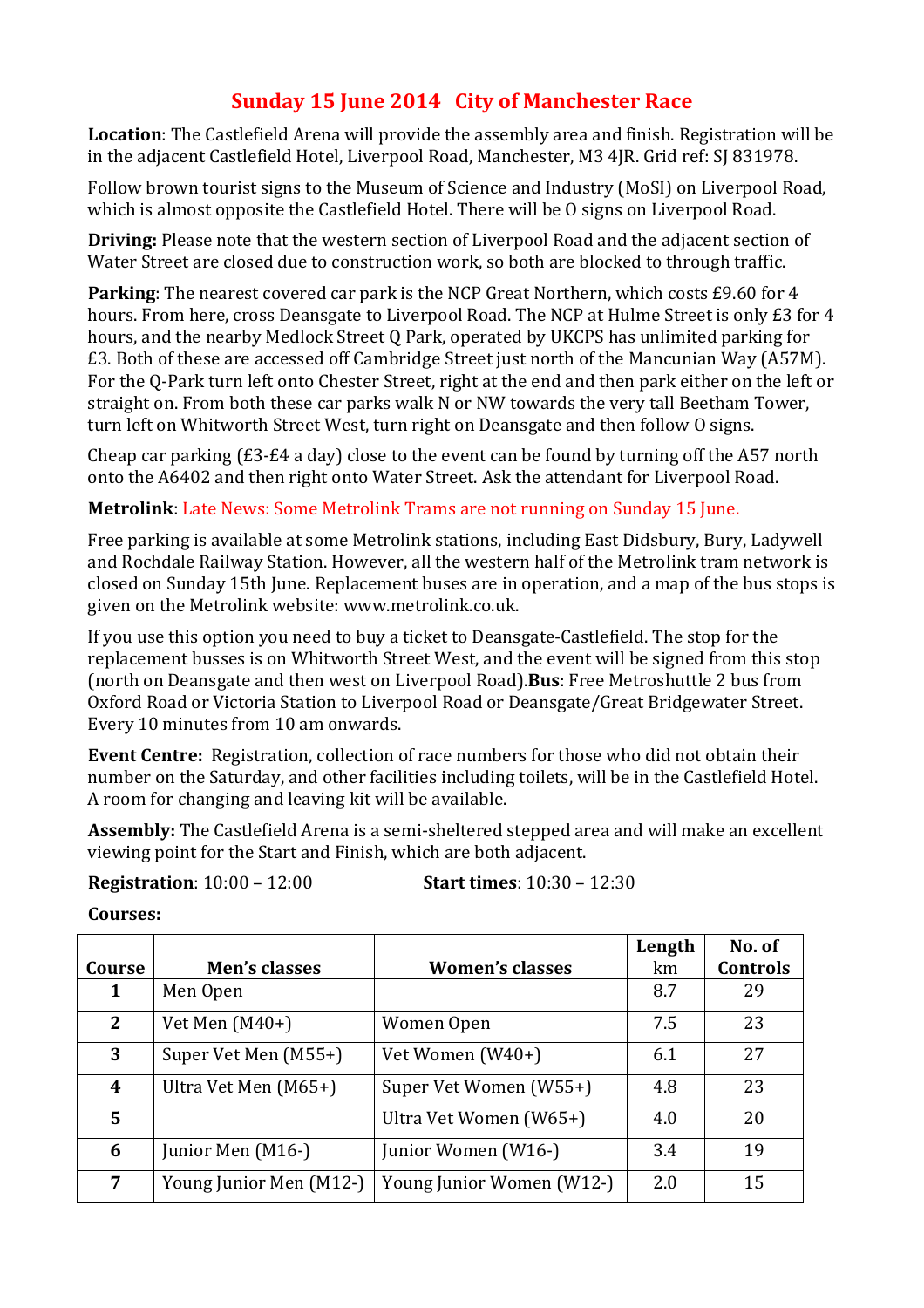The climb is negligible on all courses, with the only noticeable climb being steps, ramps between levels and towpath bridges. The lengths are straight-line distances, and the actual distance covered is likely to be about 30% more than that shown.

**Junior courses** will be within the Castlefield area, where there is very little traffic. Juniors under 16 years old on the day of the competition may not run on any of the longer courses unless accompanied by an adult. This is a requirement of the BOF insurance.

**Start**: The Start is adjacent to the Arena. It will be a Punching Start with a 4-minute call-up.

**Finish**: The Finish is in the Castlefield Arena. Download is in the Castlefield Hotel.

**Courses close** at 2:00pm, and controls will be removed from this time. If you think that you may still be out after 2:00pm, please ask to change your start to an earlier time.

**Terrain**: Castlefield is an intricate area of canals, bridges, overhead railways, bars, restaurants and apartment blocks. It also includes a partially reconstructed Roman Fort. The extended urban area includes medieval, Victorian and modern buildings, and there are a variety of alleyways and open or semi-open spaces.

**Map**: Scale 1:5000 with 5m contours, A4 size, double-sided (except for Course 7), ISSOM standard. Survey and cartography by Tom Fellbaum. Part of the map was used for the longer courses in the 2013 Salford urban event *(map),* but it has now been significantly extended to the East and North.

The control description symbol **O** is used for a large man-made pillar supporting a railway line.

There are a number of areas with multiple running levels. The main (top) level is fully mapped, including roads, walls and buildings. Routes along the bottom level are mapped using the purple crossing symbol and, if wide enough, the black dotted underpass symbol.

Where the crossing section goes under a wall or a building, these are mapped. Competitors are permitted to follow the crossing under these features.

In the example below competitors must use the underpass when going between A and B, as the main road is out of bounds. Competitors can use the path by the side of the busy main road between C and D. To go from A to D or from A to C, the competitor will need to turn off the towpath, go under the grey canopy and follow the path by the side of the main road to either D or C.

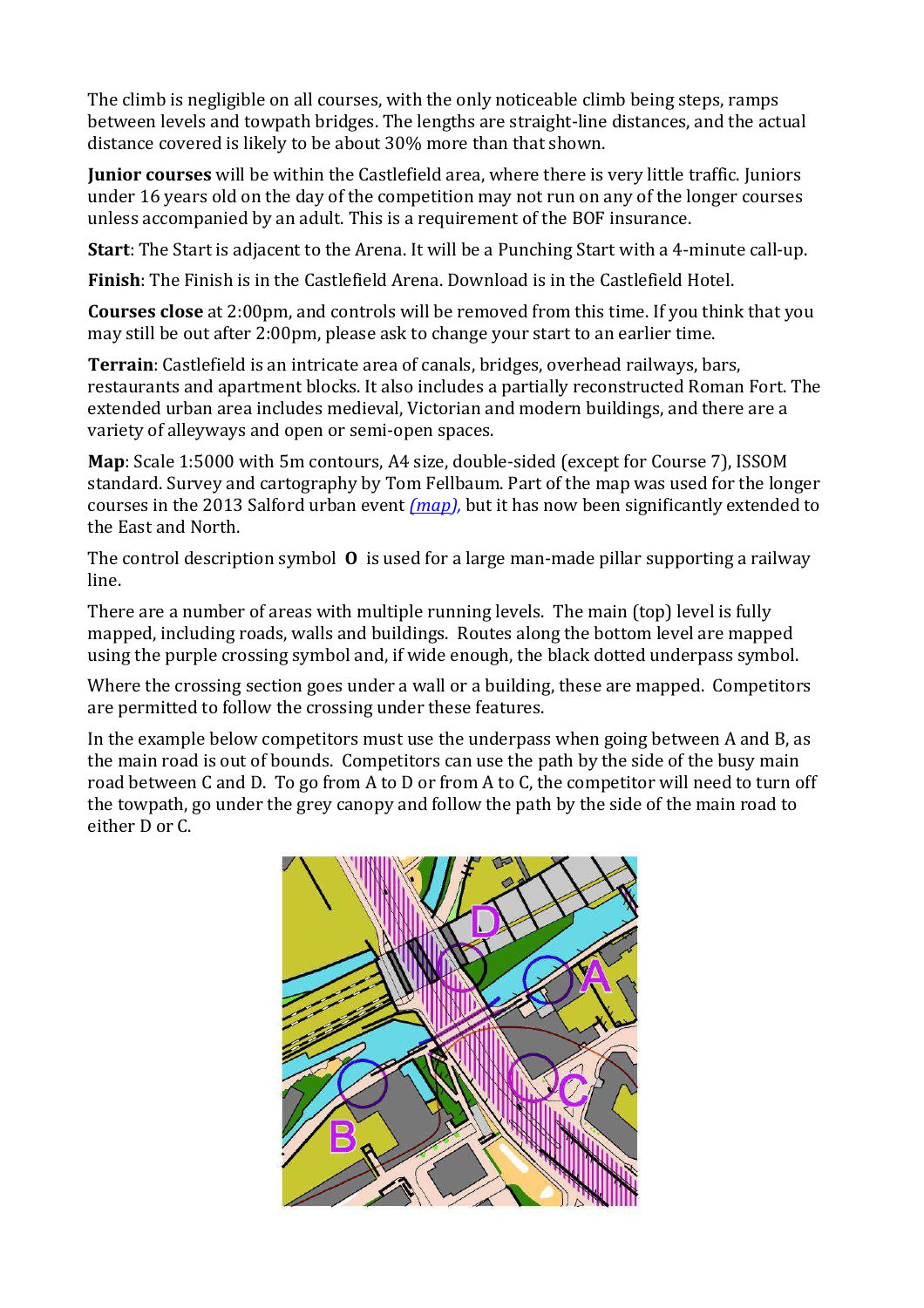The crossing point symbol has been used to show allowed routes at a low level; the high level route across the top is also available, so please do not confuse this use of purple with the 'uncrossable boundary' thick purple line, which is not used at this event. In the example below, competitors can cross the bridge between E and F. Competitors can go between F, G and H by going under the bridge following the routes mapped by the purple crossing sections.



Competitors using the white curved canal bridge (shown in the map section below) must walk and not run. Otherwise the bridge may bounce. This is a requirement of the canal company. When the course has a leg with controls on both ends of the bridge, the time taken to cross the bridge (up to 1 minute) will be deducted from your final course time. Time will not be deducted if the competitor chooses to cross the bridge when the leg does not start and end at the bridge. Marshals will ensure that no one runs across the bridge.